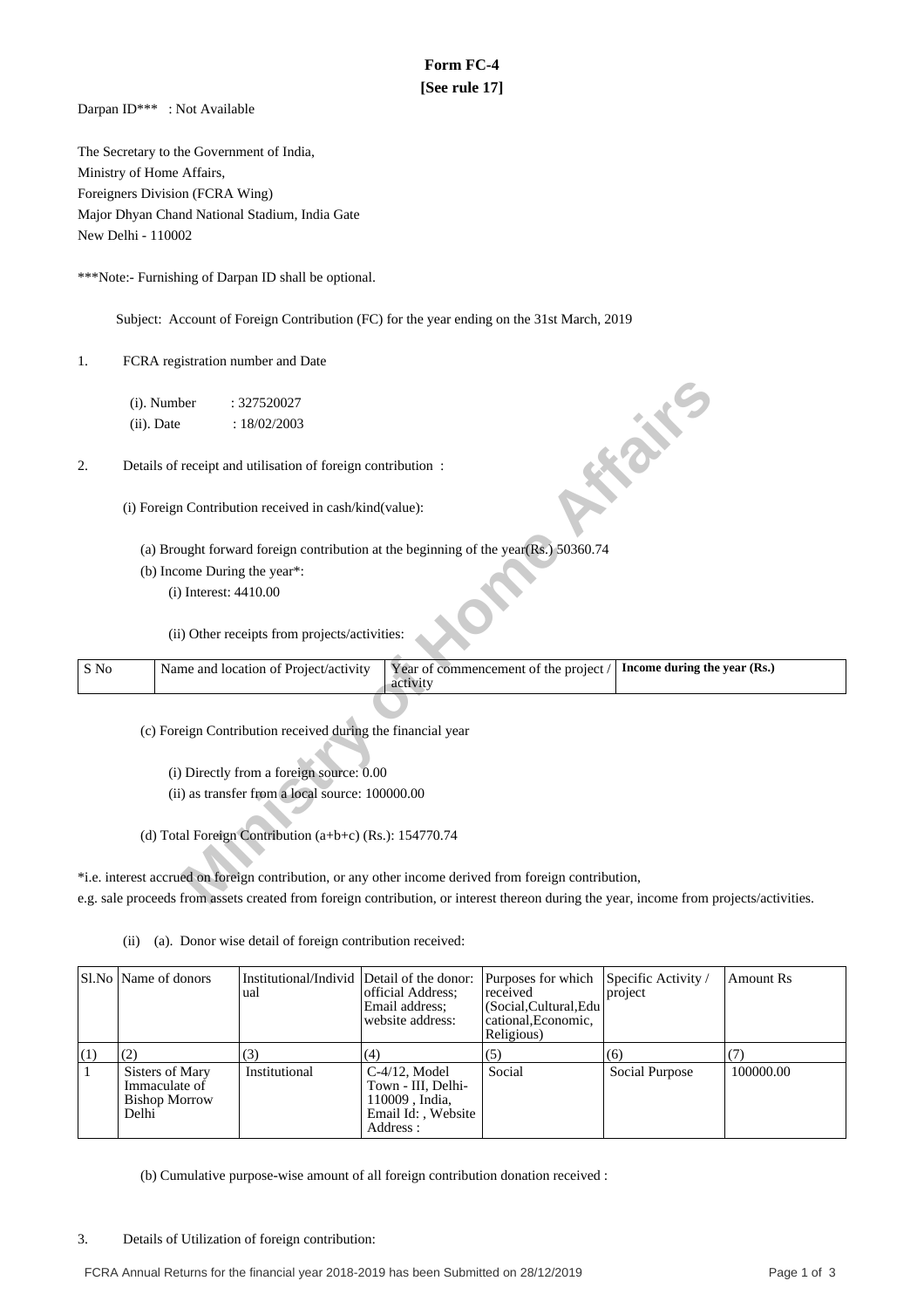(a) Details of activities/projects for which foreign contribution has been received and utilised (in rupees)

| Sl. No.      | Name of<br>project/acti ocation<br>vity | Address/L                                                                                                   | Previous Balance |         | Receipt during the year Utilised |         |          |         | Balance   |         |
|--------------|-----------------------------------------|-------------------------------------------------------------------------------------------------------------|------------------|---------|----------------------------------|---------|----------|---------|-----------|---------|
|              |                                         |                                                                                                             | In cash          | In Kind | In cash                          | In Kind | In cash  | In Kind | In cash   | In Kind |
| (1)          | (2)                                     | (3)                                                                                                         | (4)              | (5)     | (6)                              | (7)     | (8)      | (9)     | (10)      | (11)    |
| $\mathbf{1}$ | Social                                  | Sarsiwa.<br>PO<br>Nirmal<br>Niwas,<br>Dist.<br>Raipur,<br>Chhattisga<br>rh Raipur<br>Chhattisga<br>rh493559 | 50360.74         | 0.00    | 104410.00                        | 0.00    | 29057.00 | 0.00    | 125713.74 | 0.00    |
| Total        |                                         |                                                                                                             | 50360.74         | 0.00    | 104410.00                        | 0.00    | 29057.00 | 0.00    | 125713.74 | 0.00    |

(b) Details of utilisation of foreign contribution:

(i) Total Utilisation\*\* for projects as per aims and objectives of the association (Rs.):29057.00

- (ii) Total administrative expenses as provided in rule 5 of the Foreign Contribution
	- (Regulation) Rules, 2011 (Rs.) :0.00

ails of utilisation of foreign contribution:<br> **Minister of the Transmark of the Solution** (Rs. 20057.00)<br>
Total Utilisation<sup>\*\*</sup> for projects as per aims and objectives of the association (Rs. 20057.00<br>
(Regulation) Rules, \*\* It is affirmed that the utilisation of foreign contribution is not in contravention of the provisions contained in the Foreign Contribution(Regulation) Act, 2010 (42 of 2010) and more particularly in section 9 and section 12 of the Act which, inter-alia, states that the acceptance of foreign contribution is not likely to affect prejudicially

- (A) the soverignty and integrity of india; or.
- (B) the security, strategic, scientific or echnomic interest of the state; or
- (C) the public interest; or
- (D) freedom or fairness of election to any legistature; or
- (E) friendly relations with any foreign state; or
- (F) harmony between religious, racial, social, lingusitic or relgional groups, castes or communities.

(c) Total purchase of fresh assets (Rs.)

| $\sim$ 1<br>No.<br>ЭI. | name<br>ciation<br>the.<br>ി∿<br>$\mathbf{A}$<br>$\cdots$<br><br>`` | $\sim$ $\sim$<br>betail: | pose | (1n<br>KS.<br>∎ota. |
|------------------------|---------------------------------------------------------------------|--------------------------|------|---------------------|
|                        |                                                                     |                          |      |                     |

## (d) FC transferred to other associations

| Sl.<br>$\mathbf{r}$<br>N <sub>O</sub> . | Name,<br>association<br>O1<br>the      | Date                            | Purpose | Amount     |
|-----------------------------------------|----------------------------------------|---------------------------------|---------|------------|
|                                         | $\sqrt{2}$<br>$\overline{\phantom{0}}$ | $\sim$<br>$\tilde{\phantom{a}}$ |         | . .<br>. . |

(e) Total utilisation In the year (Rs.)(b+c+d) 29057.00

#### 4. Details Of unutilised foreign contribution:

#### (i) Total FC invested in term Deposits (Rs.):

| Sl. No. | Details                          | Total( in Rs.) |
|---------|----------------------------------|----------------|
| (i)     | Opening Balance of FD            | 0.00           |
| (ii)    | FD made during the year          | 0.00           |
| (iii)   | Less: realisation of previous FD | 0.00           |
|         | Closing balance of FD            | 0.00           |